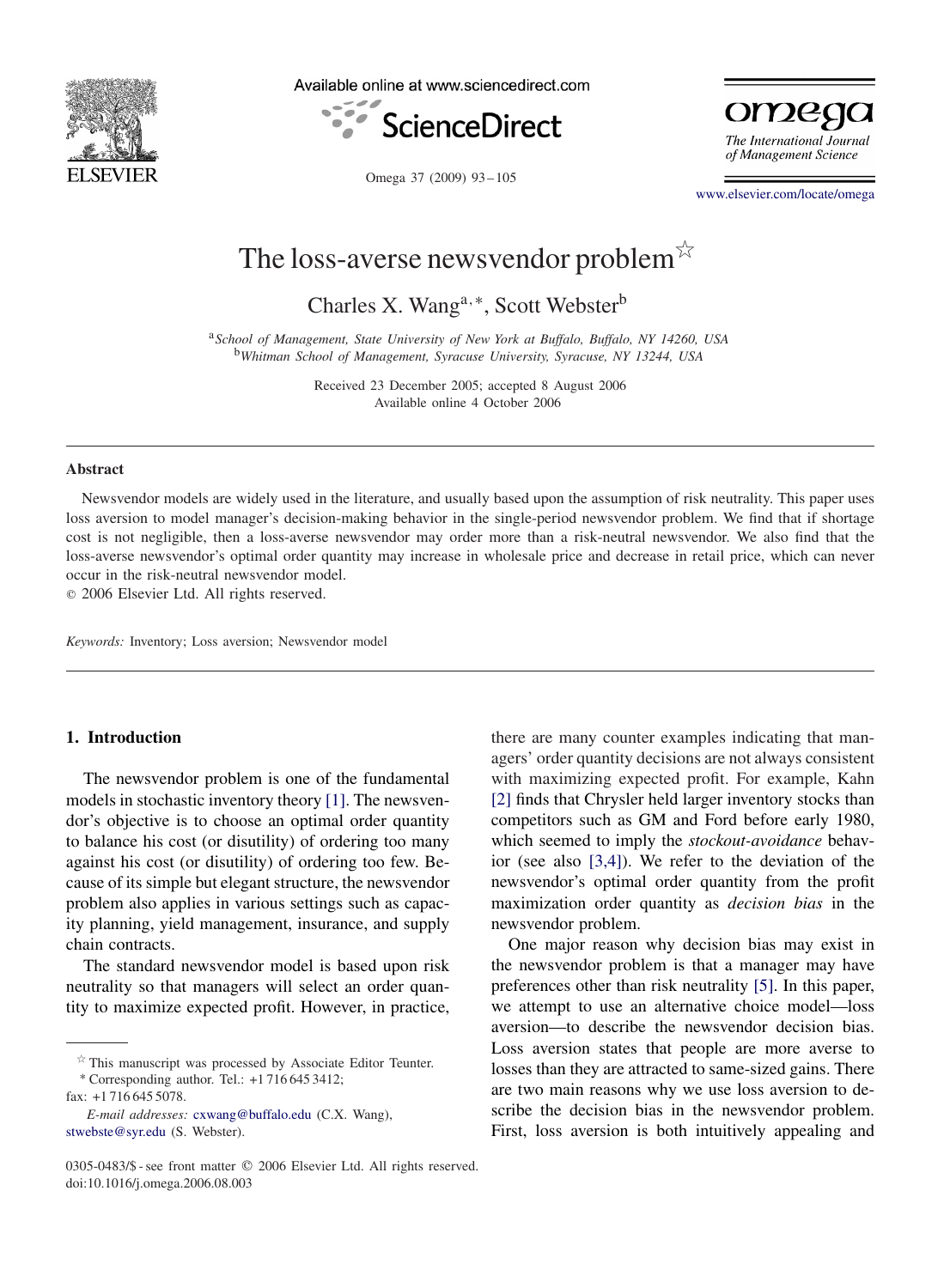well supported in finance, economics, marketing, and organizational behavior (see [6,7] for more detailed reviews). This paper is especially motivated by two empirical studies of managerial decision-making under uncertainty. The first study by MacCrimmon and Wehrung [\[8\]](#page--1-0) is based on questionnaire responses from 509 high-level executives in American and Canadian firms, and interviews with 128 of those executives in 1973–1974. The second study by Shapira [\[9\]](#page--1-0) is based on interviews with 50 American and Israeli executives in 1984–1985. Managers' decision-making behavior in both studies is consistent with loss version. Second, in contrast with the widely applications and empirical supports of loss aversion in other fields, unfortunately, the development of loss aversion to describe manager's newsvendor decision bias is still in its early stages. As far as we know, Schweitzer and Cachon [\[5\]](#page--1-0) is the only paper studying a loss-averse newsvendor problem. They show that a loss-averse newsvendor (with no shortage cost) will order strictly less than a risk-neutral newsvendor. However, the newsvendor's decision-making behavior is unclear from their model if (1) shortage cost is considered and (2) some price or cost is changing. To fill in this research gap, we extend their model by considering the shortage cost and summarizing comparative statics of price and cost changes.

The purpose of our research is to build a theoretical model that characterizes the outcomes of the decision bias of a loss-averse newsvendor, i.e., to show when, how, and why loss aversion causes the decision bias in the newsvendor problem. We use a simple "kinked" piecewise-linear loss-aversion utility function to study the single-period newsvendor model. We find: (1) a loss-averse newsvendor will order less than the riskneutral newsvendor if he faces low shortage cost and the more loss-averse, the less his optimal order quantity; (2) a newsvendor will order more than the riskneutral newsvendor if he faces high shortage cost and the more loss-averse, the more his optimal order quantity. We also discuss some comparative statics of price and cost changes. We find that the loss-averse newsvendor's optimal order quantity may increase in wholesale price and decrease in retail price, which can never occur in the risk-neutral newsvendor model. Our research contributes to the newsvendor literature in two main aspects. First, we quantify the newsvendor decision bias and show how the newsvendor loss aversion decision bias interacts with the business conditions, e.g., retail price, wholesale price, shortage cost, and degree of loss aversion, *when shortage cost exists*. Second, since a loss-averse newsvendor orders from his supplier a different quantity from the profit-maximizing quantity, the total supply chain performance is suboptimal. Hence, our research findings also lend insights into how loss aversion contributes to supply chain inefficiency and may lead to new policies for mitigating these effects.

This paper is organized as follows. In Section 2, we briefly review the literature related to our research. In Section 3, we analyze our single-period loss-averse newsvendor model. In Section 4, we analyze the effects of changing parameter values. Finally, in Section 5, we draw our conclusions and identify opportunities for future research.

## **2. Related newsvendor literature**

The traditional newsvendor model is based upon risk neutrality; managers place orders to maximize expected profits (e.g., [1,10,11]). Recently, a number of attempts have been made to extend our understanding of the newsvendor model. Lippman and McCardle [\[12\]](#page--1-0) study the competitive newsvendor problem. Petruzzi and Dada [\[13\]](#page--1-0) provide a survey of the newsvendor problem where both price and quantity are set simultaneously. Casimir [14,15] study the value of information in the single and multi-item newsvendor problems. Carr and Lovejoy [\[16\]](#page--1-0) consider a newsvendor who chooses which customers to serve given his fixed capacity. Dana and Petruzzi [\[17\]](#page--1-0) study a newsvendor model in which consumers choose between attempting to purchase the newsvendor's product and an exogenous alternative. Van Mieghem and Rudi [\[18\]](#page--1-0) introduce newsvendor networks, which generalize the classic newsvendor model and allows for multiple products and multiple processing and storage points. Cachon and Kok [\[19\]](#page--1-0) study a newsvendor model with clearance pricing for the leftover inventory at the end of the selling season, which contrasts with the traditional assumption of a constant salvage value assigned to each unit of unsold inventory. Mostard et al. [\[20\]](#page--1-0) and Mostard and Teunter [\[21\]](#page--1-0) study the newsvendor problem where undamaged returned products from customers during the selling season are still resalable before the season ends.

In addition to risk neutrality, some researchers have attempted to use risk aversion within Expected Utility Theory (EUT) to describe the decision-making behavior in the newsvendor problem. Eeckhoudt et al. [\[22\]](#page--1-0) study a risk-averse newsvendor who is allowed to obtain additional orders if demand is higher than his initial order. They find that a risk-averse newsvendor will order strictly less than a risk-neutral newsvendor. Agrawal and Seshadri [\[23\]](#page--1-0) investigate a risk-averse and pricesetting newsvendor problem. They find that a risk-averse newsvendor will charge a higher price and order less